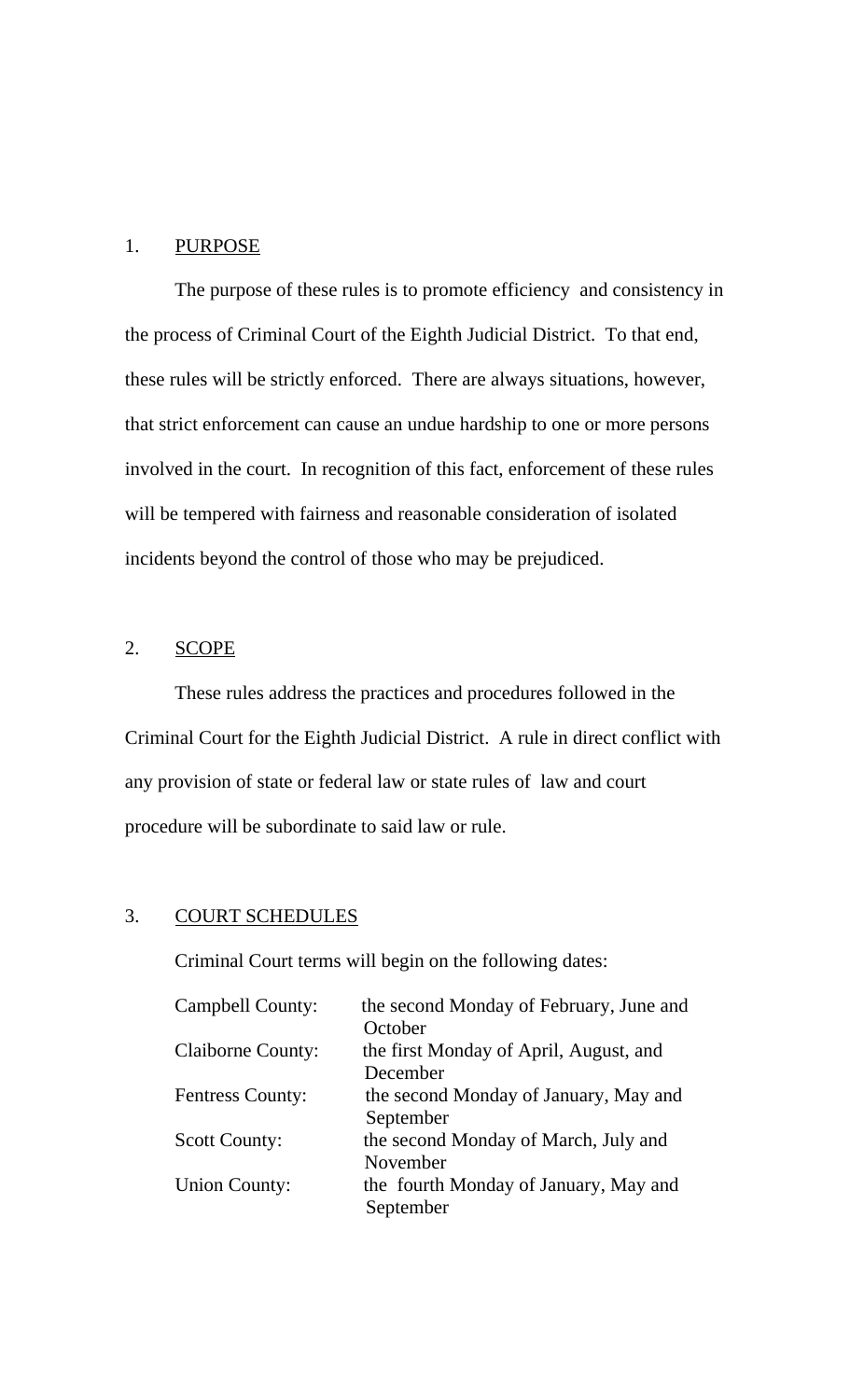## 4. TERM SCHEDULE

(A) The first two (2) days of each term will be reserved for matters such as case dispositions, pre-trial motions, bench trials and administrative functions such as payment and compliance review. During this period, no jury matters will be set.

(B) Further, each term will have a non-jury day scheduled for arraignments on new indictments. The Court will advise the Court Clerk (hereinafter the Clerk) of the date for arraignments at the beginning of each term.

(C) All motions filed in cases set for trial during that term will be heard during the non-jury period. All negotiated case dispositions should be heard during this period. The Court will extend court hours and will expend all available court resources to meet this end.

 (D) All other days in the term of court will be available for jury trials.

### 5. HOLIDAYS

The Court will recognize all State holidays and will not hold court on these days. As of January 1, 1999, these holidays are as follows:

| January 1   | New Year's Day              |
|-------------|-----------------------------|
| January 18  | Martin Luther King, Jr. Day |
| February 15 | <b>Washington Day</b>       |
| April 2     | Good Friday                 |
| May 31      | <b>Memorial Day</b>         |
| July 5      | Independence Day            |
| September 6 | Labor Day                   |
| October 11  | Columbus Day                |
| November 11 | Veteran's Day               |
| November 25 | Thanksgiving Day            |
| December 24 | Christmas                   |
|             |                             |

Each year, the Court will recognize the specific date of each holiday

as set out by the State of Tennessee.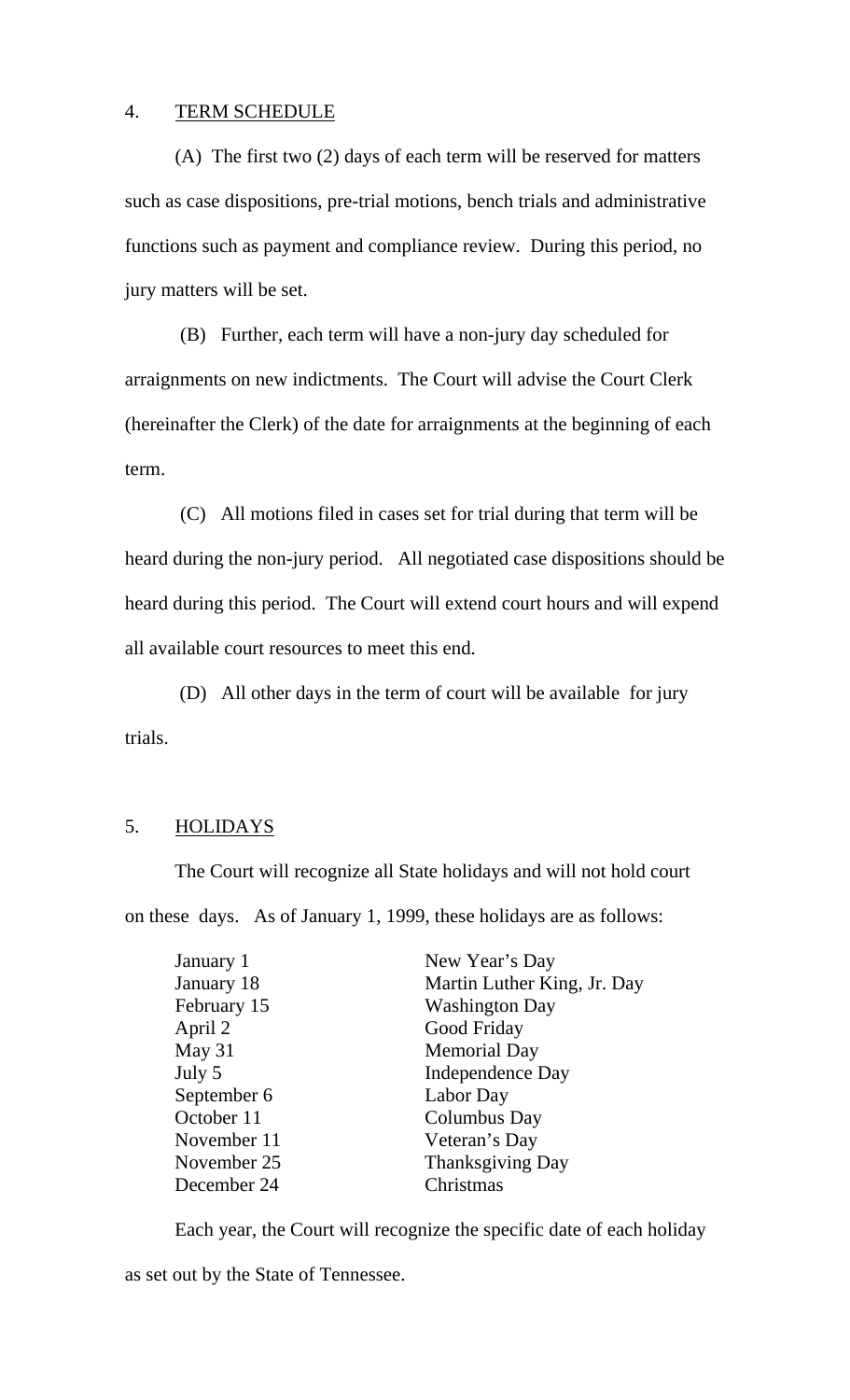#### 6. TRIAL DAY SCHEDULE

 (A) On trial day, all parties must be ready for trial at 9:00 a.m. on the date of trial. There will be no assigned order of cases for trial. Felony cases will be given priority over misdemeanors, and incarcerated defendants will be given top priority.

 (B) In cases where the State is not ready for trial, the Court will summarily dismiss the indictment upon defense motion. In cases where the defendant has not appeared, a conditional forfeiture on the defendant's bond will be issued and a capias issued for the Defendant's arrest.

 (C) On the day of trial, the case may be resolved by trial, the State's motion for dismissal with prejudice, or the defendant's plea of guilty to the offense(s) charged in the indictment. Nothing in this rule shall prohibit the defendant's election to enter a plea of guilty to one or more counts of an indictment while demanding a trial on one or more counts of the same indictment. Likewise, counsel for the State may move to dismiss with prejudice one or more counts of the indictment while demanding trial on one or more counts.

#### 7. CONTINUANCES

(A) All requests for continuance shall be in the form of a motion, in writing, with supporting affidavits or documentation attached.

(B) Motions for continuance will be considered by the Court before the trial date during the non-jury period.

(C) Parties may not agree to continuance without prior written Court approval.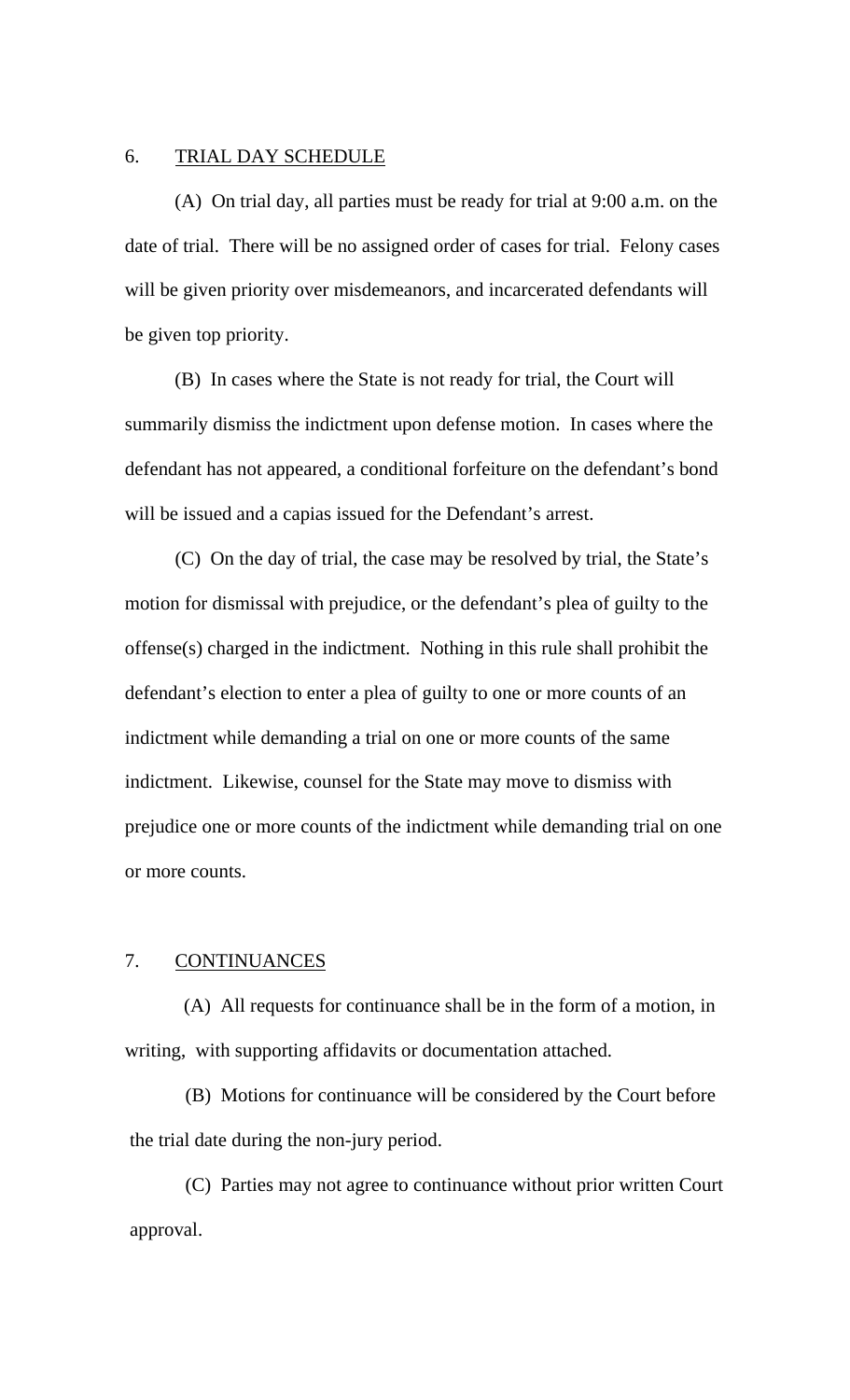(D) Continuances outside these situations may be granted only in the most compelling circumstances. Examples include, but are not limited to, a medical emergency of a defendant or witness supported by verifiable medical evidence or a family emergency supported written documentation.

## 8. COURT RECORDS

 (A) All papers and records of the court shall at all times be kept under the strict control and custody of the clerk who will be responsible for their safe keeping and no person except the clerk or the clerk deputies shall be allowed access to the filing cabinets, vault or other receptacles wherein such papers and records are kept without the consent of the clerk or the Court.

 (B) Where it is necessary for any person other than the clerk or the deputies to examine any paper or record under the clerk's control or custody, the clerk or deputy will obtain the paper or record for such person. The same shall be examined within the confines of the clerk's office.

 (C) Under no circumstance will any paper or record in the clerk's office be removed from the clerk's office without the express consent of the clerk or the Court.

 (D) All pleadings shall be filed in the Criminal Court Clerk's office. At the Court's discretion, parties may be ordered to favor a copy directly to the Court in certain situations.

 (E) The clerk or deputy clerk shall be immediately available to the Court during all court proceedings.

#### 9. PLEADINGS

(A) Copies of all motions, all special pleas, notices and petitions must be filed in duplicate with the clerk, the original for filing with the clerk and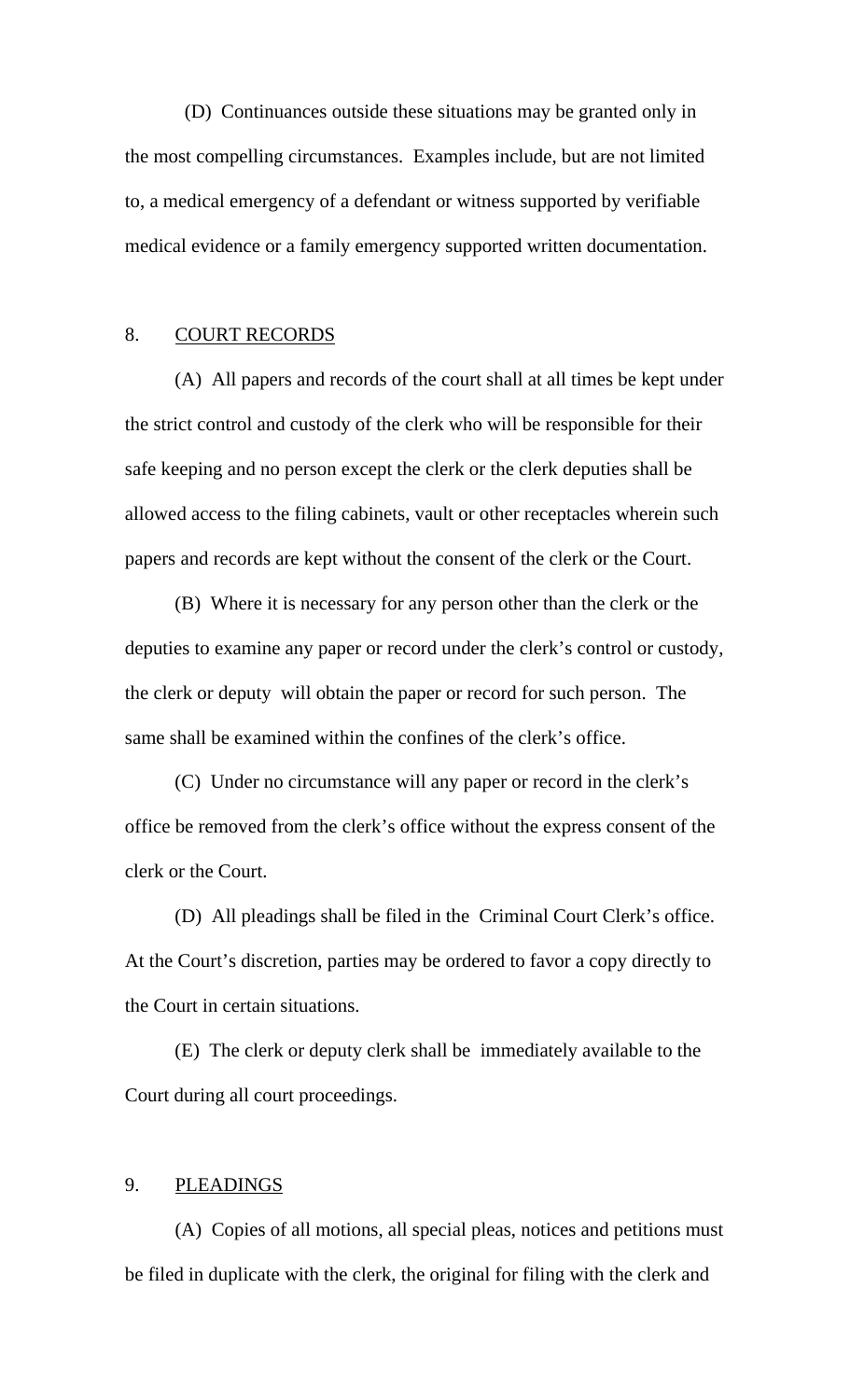the clerk to deliver the other copy to the District Attorney General, or to the defendant or the defendant's attorney, whichever applies.

(B) Pre-trial motions and other pleadings requiring court action in cases set for trial shall be filed in a timely manner. Absent unforeseen circumstances or issues, motions filed after the non-jury period of the term of court will be considered untimely and subject to denial on that basis.

 (C) Each party shall have the opportunity to review, order and approve the contents of orders prior to entry. Orders for cases resolved by trial or court ruling, where appeal is sought, will not be entered unless all parties have approved the order over the signature of the parties or the respective attorneys.

## 10. ATTORNEYS

 (A) All attorneys who have been duly licensed to practice law in the State of Tennessee shall be automatically eligible to practice law in this court, with the requirement that upon making their initial appearance, they shall be formally introduced to the court and their qualifications vouched for by a member of the Bar of the Eighth Judicial District.

 (B) Attorneys from another State may, upon motion in open court by a member of the Bar of the Eighth Judicial District, be specifically permitted to act as attorney in a particular case. Out-of-state counsel must associate local counsel unless specifically exempted by the court due to the simplicity of the case.

 (C) All attorneys, other than those appointed by the court to represent indigent defendants, will, upon their employment to represent a defendant, immediately notify the clerk's office of their representation of such defendant, in order that their name as counsel be entered on the rule docket.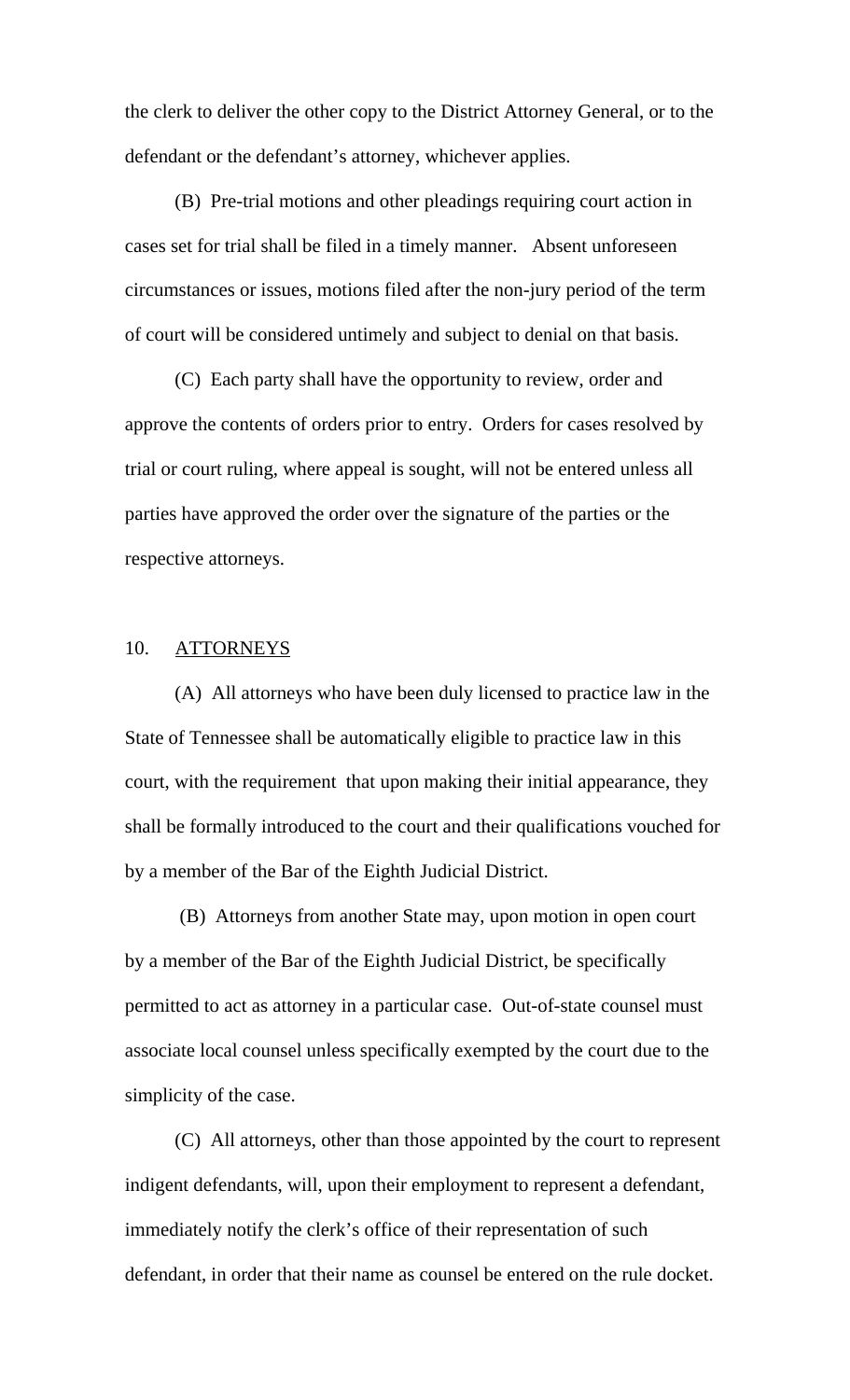(D) All attorneys who enter an appearance in a case will be counsel of record and may not withdraw except for good cause and by leave of court upon motion and notice to all parties. Alleged failure to pay fees or balance due on fees will not be recognized as grounds for withdrawal once attorneys have caused their names to be entered on the rule docket.

 (E) It will be the responsibility of the attorneys to determine the nature of charges against their clients, obtain copies thereof, and advise their clients of the day on which they are to appear.

 (F) All attorneys will familiarize themselves with the Code of Judicial Ethics as specified by the appellate courts of Tennessee and conform their practice and conduct thereto.

(G) The court reserves full supervisory powers over the practice and in-court conduct of all attorneys appearing in the Criminal Court of the Eighth Judicial District.

## 11. SUBPOENAS

(A) All subpoenas for witnesses must be placed in the hands of the serving officers not less than three (3) whole days before the date on which the case is set for trial, and unless this is done, the absence of a material witness shall not be grounds for a continuance.

(B) All subpoenas shall state where the witness may be found. Rural route addresses will be supplemented by additional information, if available, including name of road, highway, etc., and routing directions for officers.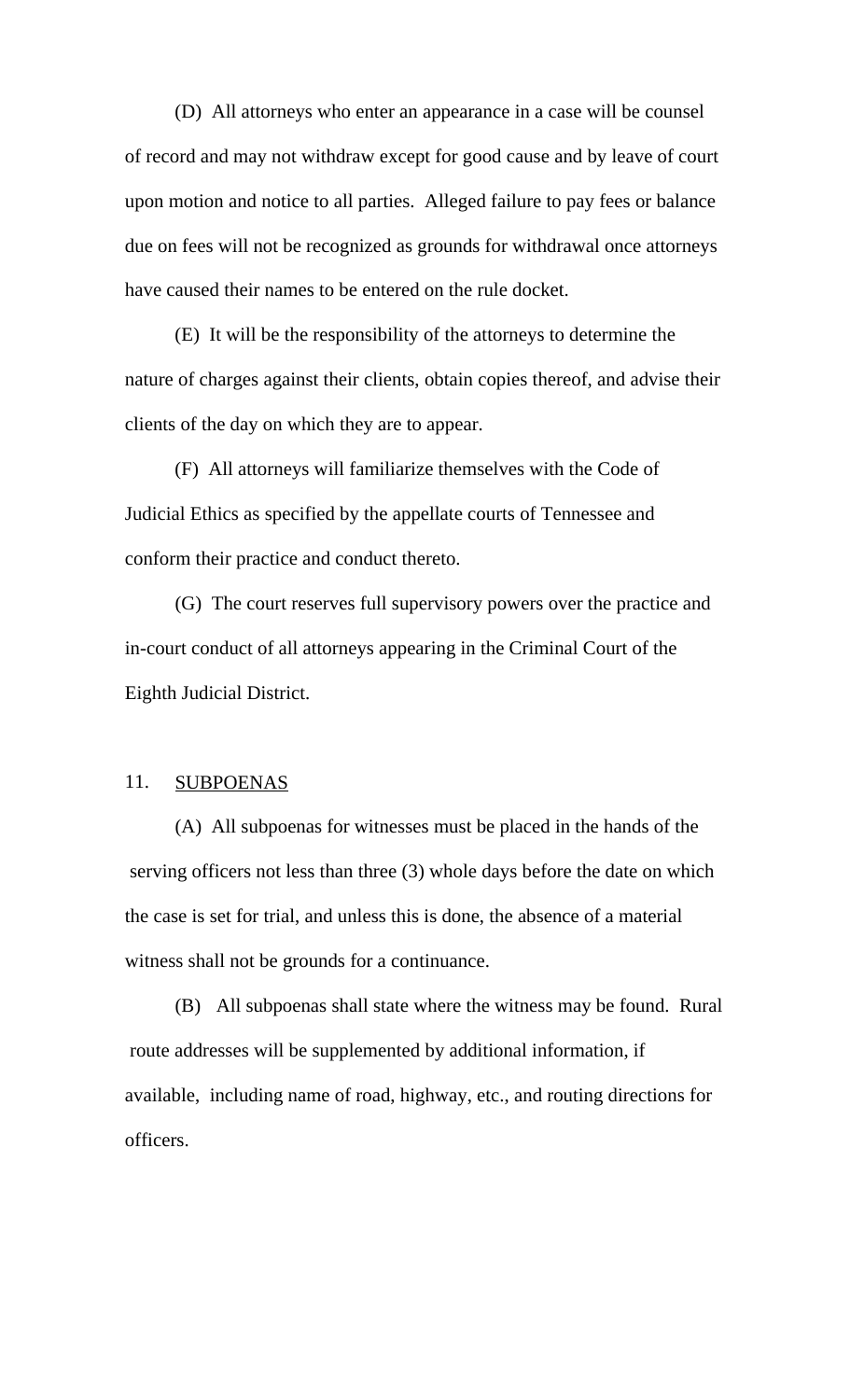#### 12. BONDS

 (A) The clerk will accept no bonds for appearances in Criminal Court, unless all such bonds bear the addresses (and phone numbers, if any) of the defendant and all sureties on his bond.

 (B) The sureties on a defendant's bond shall be expected to produce a defendant at any time the defendant's case is scheduled, and at such other times as the Court may request.

 (C) All professional bonding companies shall file their semi-annual reports on time, January 15 and July 15, and shall pay all forfeited bonds on the due date.

 (D) All professional bonding companies or persons engaging in the professional bonding business must file a certified appraisal of all real and personal property pledged as collateral subject to sale for unsatisfied forfeitures. This certified appraisal shall be filed with the semi-annual report and made part of the permanent record. Once filed, the appraisal amount shall be carried over to subsequent semi-annual reports unless the pledgor's interest in the property changes or the appraisal value changes substantially.

 (E) Any bonding company or person engaging in the professional bonding business not fulfilling these requirements will be subject to immediate disqualification from making bonds in any court of the Eighth Judicial District.

#### 13. ARRAIGNMENTS

 After an indictment has been returned, the Court will hold formal arraignments on the designated date. Each defendant will appear on that day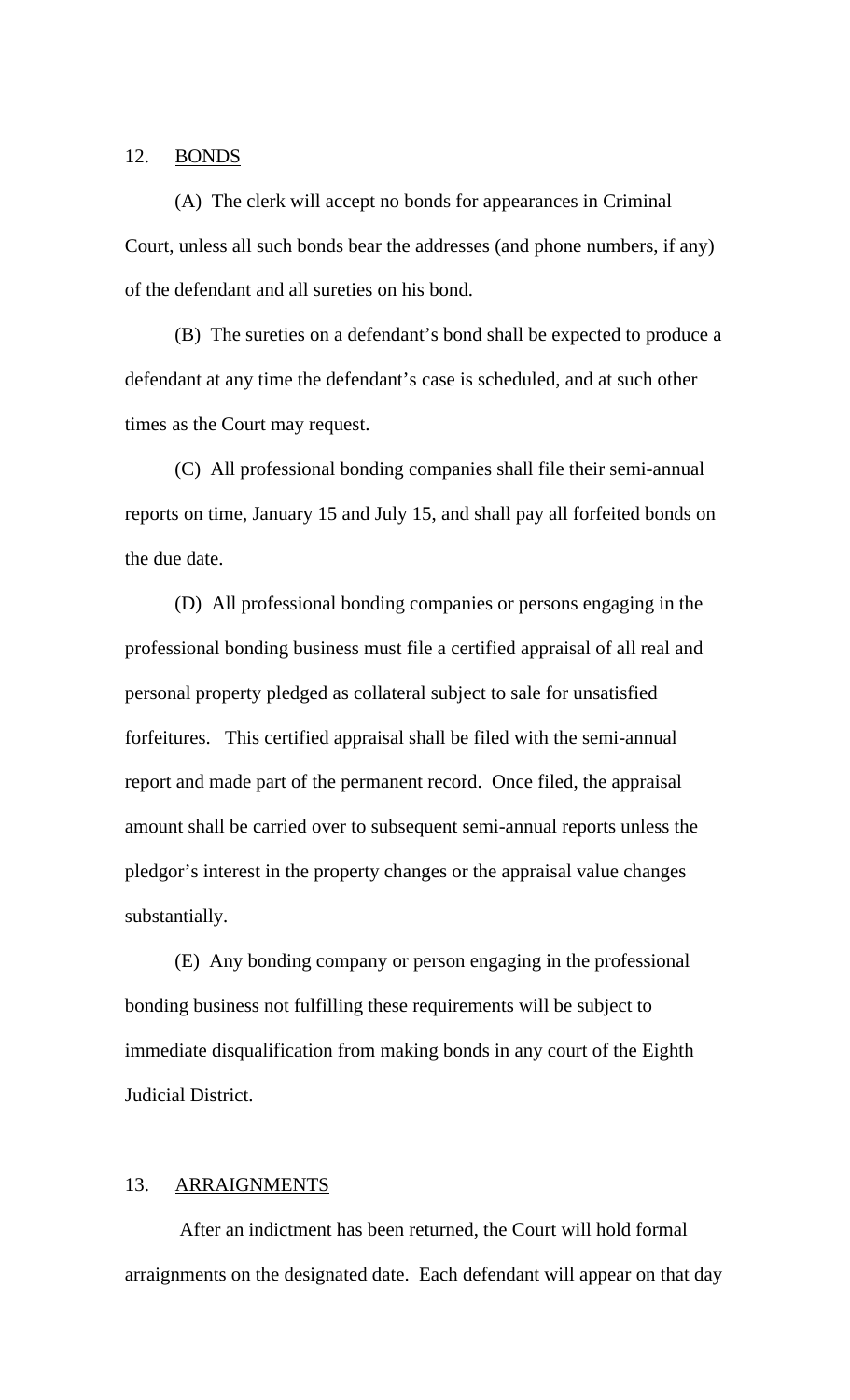with counsel and will enter a plea on the indictment. The defendant may waive appearance at arraignment in writing or by prior written consent by the Court. If the defendant enters a plea of guilty, then the Court may dispose of his case at that time, or if circumstances require, his case will be scheduled for later submission. If a plea of not guilty is entered, then a trial date will be set, and the defendant shall appear on the date set without further notification.

## 14. COURTROOM DECORUM

 (A) The space within the bar is reserved for the parties engaged in the case on trial, attorneys, court officials, and representatives of various news media. No one else shall be permitted in this area at any time, which includes recessed periods.

 (B) At each opening of each session of the court, all persons in the courtroom will arise, and, with the Judge remain standing until court is formally opened by the Bailiff.

 (C) While court is in session, all parties, attorneys, participants and spectators in the courtroom are expected to conduct themselves in a manner consistent with the respect due to all courts of law. Generally, any activity not related to Criminal Court business must be conducted outside the courtroom. Smoking in the courtroom or in rooms or areas used for official Criminal Court business such as jury rooms is prohibited. Further, actions that distract participants from court business such as reading newspapers, idle conversation, or unnecessary moving about in the courtroom is prohibited. There shall be no demonstrations, noise, loud talking, or any act of misconduct permitted in any area of close proximity to the courtroom so as to interfere with or distract the orderly proceedings of the Criminal Court.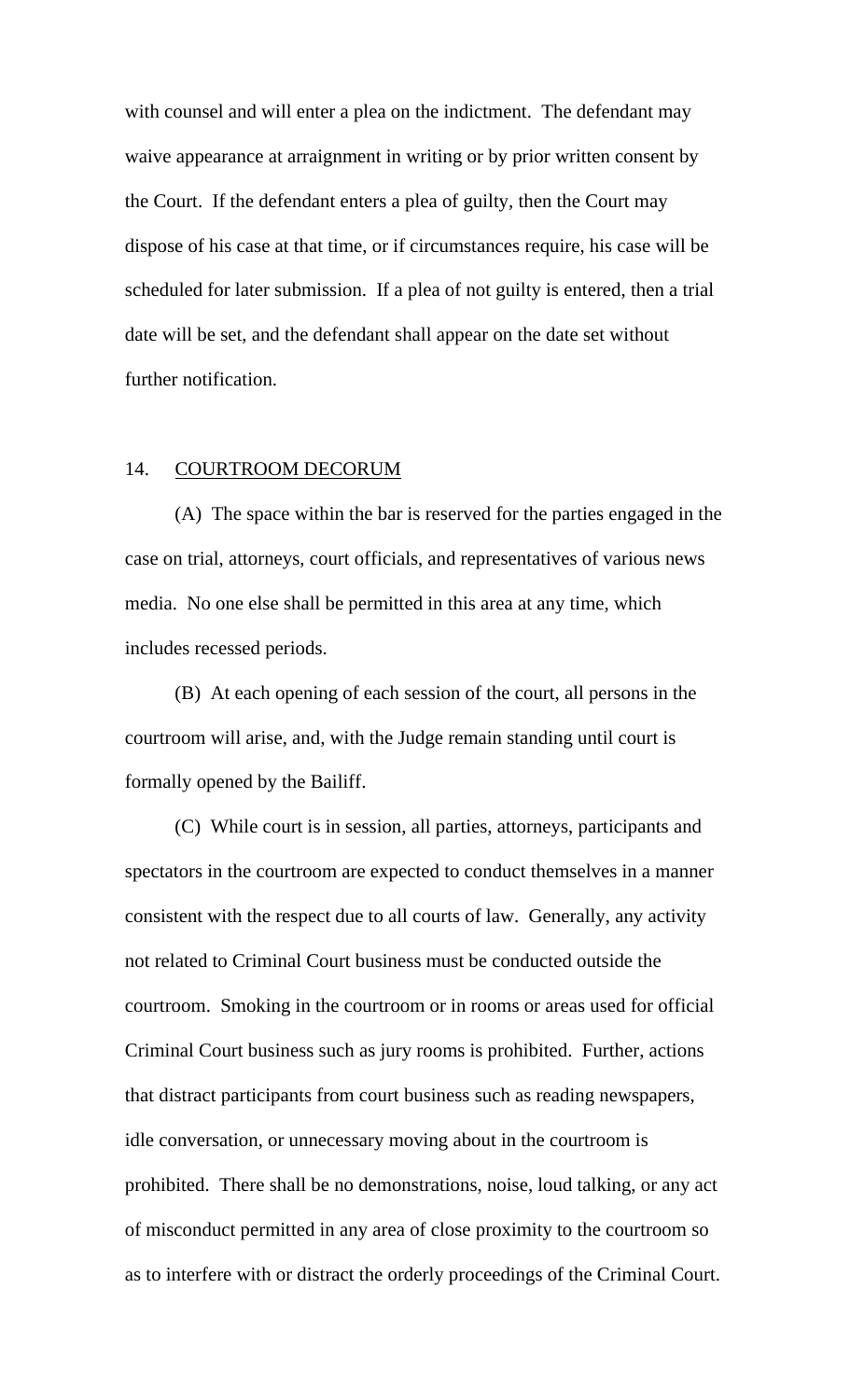(D) Attorneys will not approach the bench without first requesting permission to do so, and no conference will take place at the bench without counsel from both sides being present.

 (E) All lawyers and court attendants will be properly attired and will not dress in a manner to distract from proper decorum in the court.

 (F) Whenever addressing the Court, counsel should arise and remain standing while making any objection, argument or statement to the Court, including such time as the Court may be interrogating counsel or making observations to them.

(G) Attorneys should stand while interrogating witnesses.

 (H) The Bailiff and other officers serving the Court will be charged with the responsibility of requiring compliance with the standard Courtroom conduct and decorum.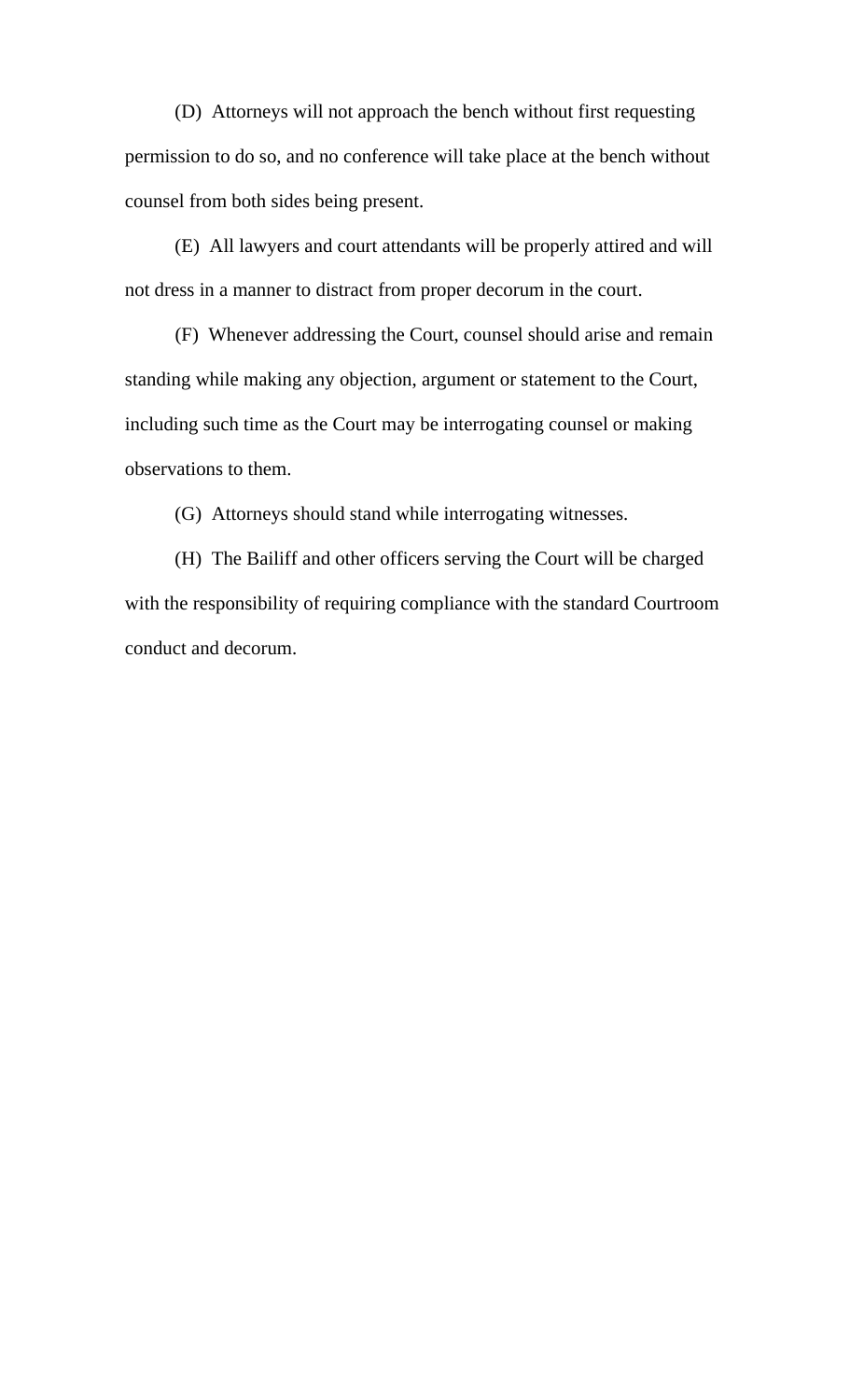IT IS SO ORDERED that all the Rules of Practice and Procedure now on the minutes of the Criminal Court of the Eighth Judicial District be stricken and in lieu thereof the following rules will be observed in the conduct of the business of the Criminal Courts of the Eighth Judicial District, the same to spread upon the minutes of said courts.

 $\frac{1}{\sqrt{2\pi}}$  , which is a set of the set of the set of the set of the set of the set of the set of the set of the set of the set of the set of the set of the set of the set of the set of the set of the set of the set of

ENTER this \_\_\_\_\_\_ day of January, 1999.

 E. SHAYNE SEXTON CRIMINAL COURT JUDGE EIGHTH JUDICIAL DISTRICT